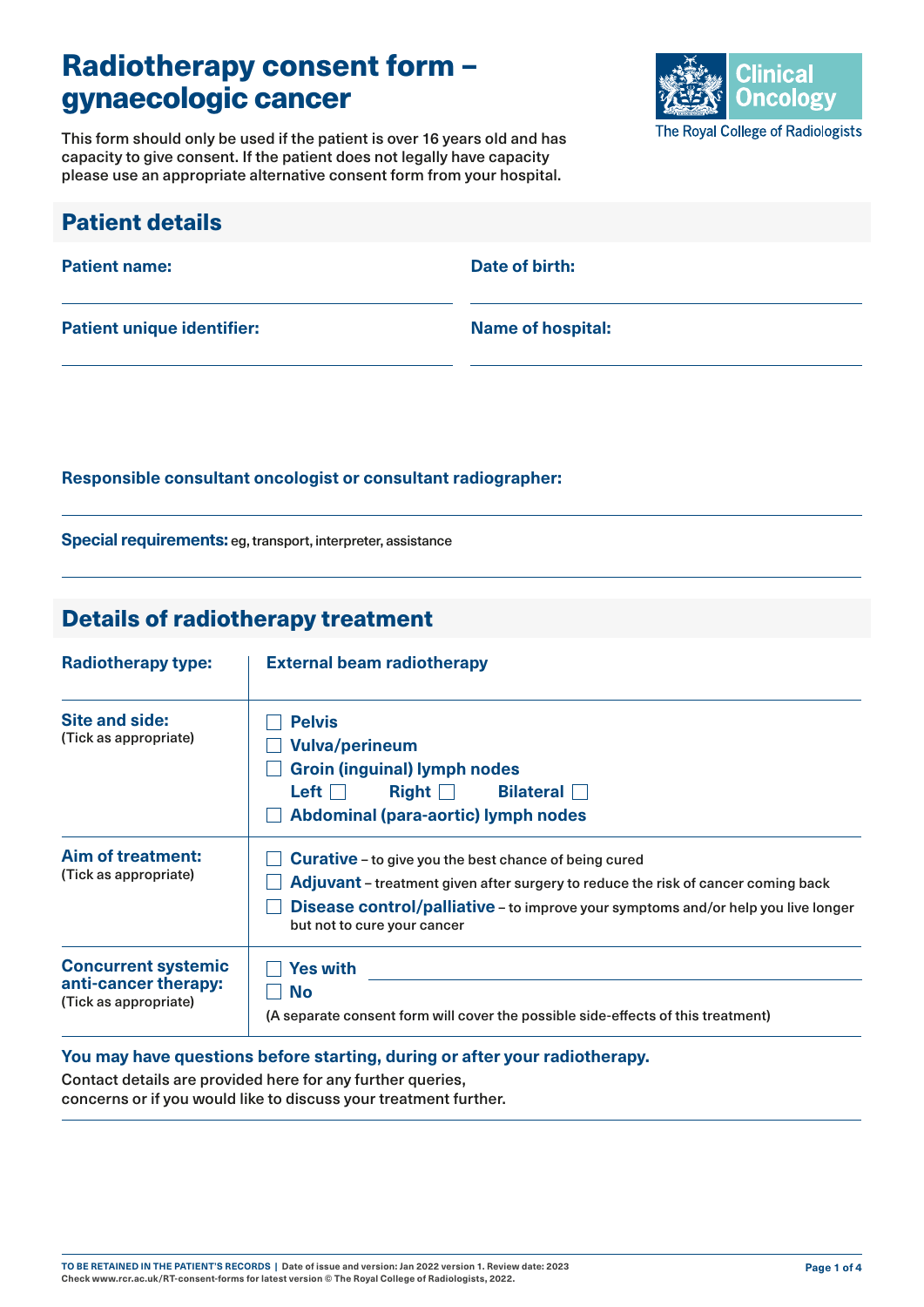## Possible early/short-term side-effects

**Start during radiotherapy or shortly after completing radiotherapy and usually resolve within two to six months of finishing radiotherapy. Frequencies are approximate.**

| <b>Expected</b><br>50%-100%                            | <b>Tiredness</b><br>Bowel frequency (opening your bowels more often than normal) and urgency (a sudden<br>urge to open your bowels)<br>Looser stools with more mucous or wind compared to normal<br><b>Urinary frequency</b> (passing urine more often than normal) and <b>urgency</b> (a sudden<br>urge to pass urine)<br><b>Hair loss in treatment area</b><br><b>Radiotherapy to the abdomen:</b><br>- Nausea and/or vomiting<br>Radiotherapy to the lower pelvis/vulva:<br>-Skin soreness, itching, redness and breakdown<br>-Pain from the skin on passing urine and opening bowels<br>- Rectal pain/discomfort<br>-Vaginal itching or discharge |  |  |
|--------------------------------------------------------|-------------------------------------------------------------------------------------------------------------------------------------------------------------------------------------------------------------------------------------------------------------------------------------------------------------------------------------------------------------------------------------------------------------------------------------------------------------------------------------------------------------------------------------------------------------------------------------------------------------------------------------------------------|--|--|
| <b>Common</b><br>10%-50%                               | <b>Skin soreness, itching and redness</b><br>Pain from the skin on passing urine and opening bowels<br><b>Cystitis/pain when you urinate</b>                                                                                                                                                                                                                                                                                                                                                                                                                                                                                                          |  |  |
| <b>Less common</b><br>Less than 10%                    | <b>Rectal pain/discomfort</b><br><b>Vaginal itching or discharge</b><br><b>Decreased blood counts - causing anaemia, bleeding or risk of infection</b>                                                                                                                                                                                                                                                                                                                                                                                                                                                                                                |  |  |
| <b>Rare</b><br>Less than 1%                            | <b>Bleeding from your bladder or bowel</b>                                                                                                                                                                                                                                                                                                                                                                                                                                                                                                                                                                                                            |  |  |
| <b>Specific risks</b><br>to you from<br>your treatment |                                                                                                                                                                                                                                                                                                                                                                                                                                                                                                                                                                                                                                                       |  |  |
|                                                        | <b>Patient</b><br>I confirm that I have had the above side-effects explained.<br><b>initials</b>                                                                                                                                                                                                                                                                                                                                                                                                                                                                                                                                                      |  |  |

**TO BE RETAINED IN THE PATIENT'S RECORDS | Date of issue and version: Jan 2022 version 1. Review date: 2023 Check [www.rcr.ac.uk/RT-consent-forms](http://www.rcr.ac.uk/RT-consent-forms) for latest version © The Royal College of Radiologists, 2022.**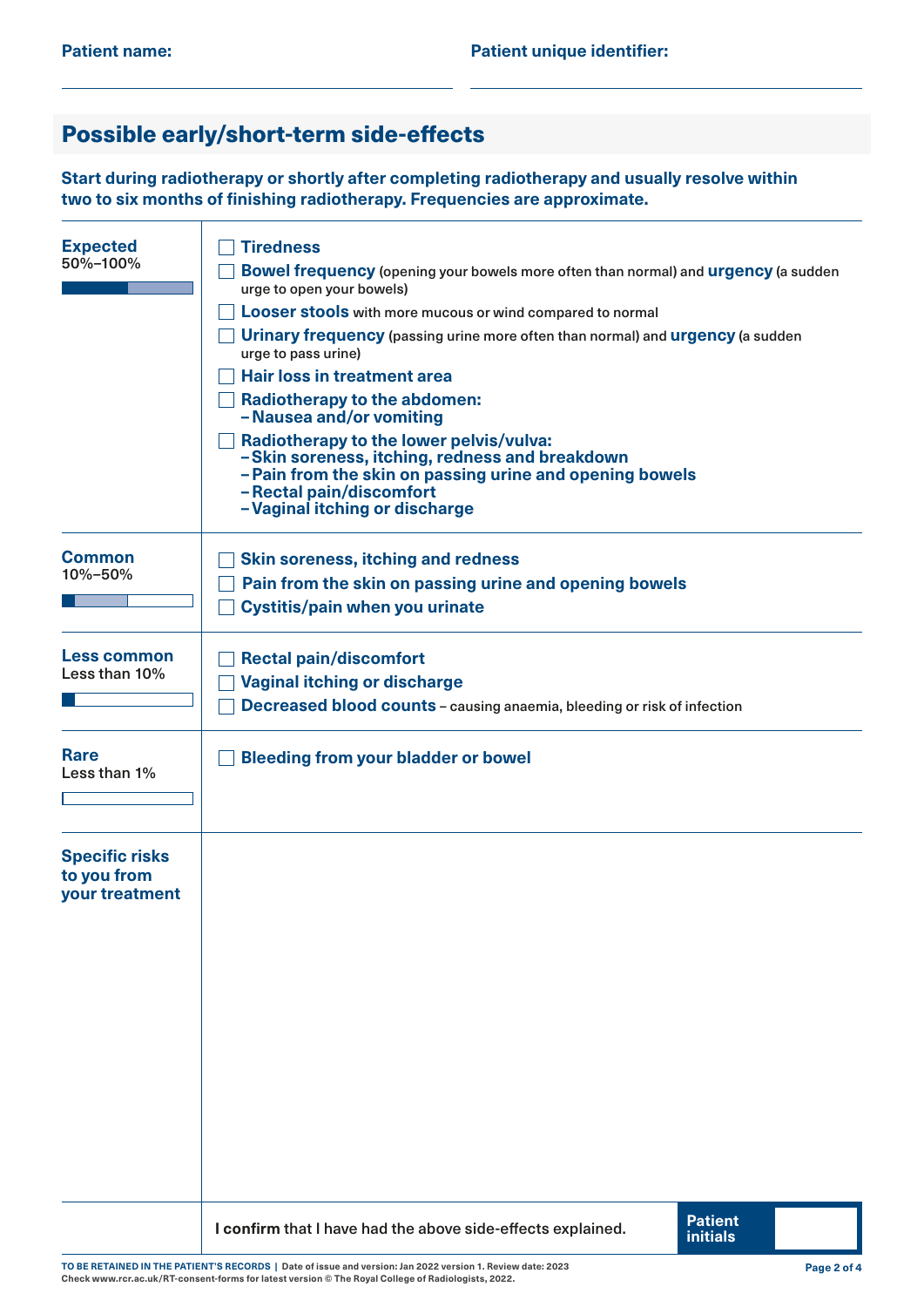## Possible late or long-term side-effects

**May happen many months or years after radiotherapy and may be permanent. Frequencies are approximate.**

| <b>Definite</b><br>100%                                | This is important. If your uterus (womb) and/or ovaries are in the treatment<br>field, please let us know about your plans for having children and we can<br>advise accordingly.<br>Early menopause - symptoms of this may start during or shortly after radiotherapy. Egg and<br>hormone production will stop.<br>Infertility - you will be unable to carry a pregnancy in your uterus (womb) after radiotherapy,<br>but you must use contraception during radiotherapy                                                                                                                                                                                                                             |  |  |  |  |
|--------------------------------------------------------|------------------------------------------------------------------------------------------------------------------------------------------------------------------------------------------------------------------------------------------------------------------------------------------------------------------------------------------------------------------------------------------------------------------------------------------------------------------------------------------------------------------------------------------------------------------------------------------------------------------------------------------------------------------------------------------------------|--|--|--|--|
| <b>Expected</b><br>50%-100%                            | Vaginal narrowing, shortening or dryness - this may impact on sexual function and<br>comfort during examination. You may be advised to use vaginal dilators after treatment which<br>may reduce this risk.                                                                                                                                                                                                                                                                                                                                                                                                                                                                                           |  |  |  |  |
| <b>Common</b><br>10%-50%                               | <b>Urinary frequency</b> (passing urine more often than normal) and <b>urgency</b> (a sudden<br>urge to pass urine)<br>Urinary incontinence - including urine leaking when coughing or straining<br><b>Bowel frequency</b> (opening your bowels more often than normal) and <b>urgency</b> (a sudden<br>urge to open your bowels)<br><b>Looser stools compared to normal</b><br>Asymptomatic pelvic bone fractures particularly in post-menopausal women<br>Radiotherapy to the lower pelvis/vulva<br>- Hair loss in treatment area<br>- Lymphoedema - (fluid build-up) in your legs or pubic area<br>- Skin thickening or discoloration lighter, darker or visible blood vessels<br>- Skin thinning |  |  |  |  |
| <b>Less common</b><br>Less than 10%                    | Cystitis/pain when you urinate<br><b>Reduced bladder capacity</b><br><b>Rectal pain/discomfort</b><br><b>Faecal discharge/soiling</b><br>Bleeding from your bladder or bowel or vagina<br>Bowel/bladder damage which may require surgery - due to stricture (narrowing),<br>fistula (abnormal connection between two parts of your body) and may require stoma formation<br><b>Duodenal ulceration</b><br>Symptomatic pelvic bone fractures particularly in post-menopausal women<br><b>Kidney impairment</b><br>Malabsorption - problems with nutrient absorption<br><b>Hair loss in treatment area</b><br>Lymphoedema - (fluid build-up) in your legs or pubic area                                |  |  |  |  |
| <b>Rare</b><br>Less than 1%                            | Skin thickening or discoloration lighter, darker or visible blood vessels<br>Urinary strictures - narrowing of tubes running from kidneys and bladder<br>A different cancer in the treatment area                                                                                                                                                                                                                                                                                                                                                                                                                                                                                                    |  |  |  |  |
| <b>Specific risks to</b><br>you from your<br>treatment |                                                                                                                                                                                                                                                                                                                                                                                                                                                                                                                                                                                                                                                                                                      |  |  |  |  |
|                                                        | <b>Patient</b><br>I confirm that I have had the above side-effects explained.<br><b>initials</b>                                                                                                                                                                                                                                                                                                                                                                                                                                                                                                                                                                                                     |  |  |  |  |

**TO BE RETAINED IN THE PATIENT'S RECORDS | Date of issue and version: Jan 2022 version 1. Review date: 2023 Check [www.rcr.ac.uk/RT-consent-forms](http://www.rcr.ac.uk/RT-consent-forms) for latest version © The Royal College of Radiologists, 2022.**